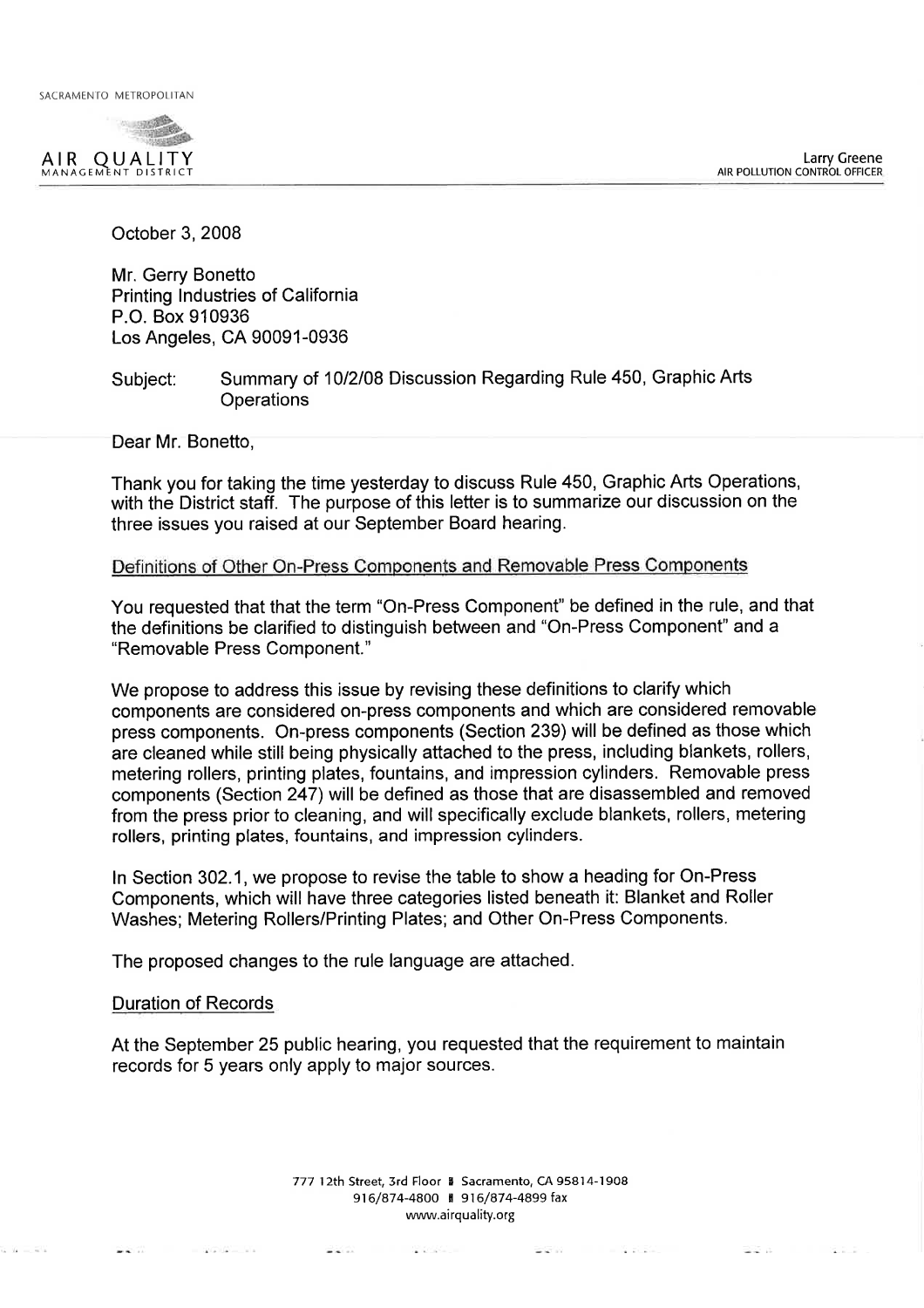Mr. Gerry Bonetto October 3, 2008 Page 2

The requirement to maintain records for 5 years (Section 501.5) is not a new requirement in the rule. It has been in place since the March 23, 2000 amendment of the rule. In our discussion yesterday, you indicated that you no longer have an issue with this recordkeeping requirement.

# 15% Usage Limitation for Metering Roller/Printing Plate Cleaners

You requested that the 15% limit on the usage of metering roller/printing plate cleaners be eliminated.

The current rule limits the monthly volumetric usage of metering roller/printing plate cleaners to 15% of the monthly volumetric usage of blanket and roller washes (Section 302.2). This requirement was added in the March 23, 2000 amendment of the rule as a compromise in exchange for allowing metering roller/printing plate cleaners a higher composite VOC vapor pressure than is allowed for blanket and roller washes.

In your May 7, 2008 letter, you also requested that we eliminate the 15% limit. In responding to that request, we analyzed the emissions impact of removing the 15% usage limit, and concluded that removing the requirement immediately would lead to an increase in emissions. To avoid an increase in emissions, Staff's proposal at the September Board hearing included a provision to sunset the 15% usage limit on 1/1/2011, when the limits for metering roller/printing plate cleaners and blanket and roller washes will both be reduced to 100 g/l VOC. In addition, the proposal included an exemption (Section 110.8) from the 15% limitation for early compliance by presses using metering roller/printing plate cleaners containing no greater than 100 g/l VOC.

At the Board hearing, you stated that a printer in our District had been issued a Notice of Violation (NOV) for exceeding the 15% limit. Upon examination of this case file, we found that this NOV has been rescinded because the source was not tracking usage and calculating the percentage properly. When these recordkeeping problems were resolved, it was determined that the source had not exceeded the 15% limit.

Please note that the 15% limit applies to the volume of cleaning materials used, not to the amount of VOC contained in the materials. Therefore, reducing the amount of VOC contained in a blanket and roller wash solution will not cause a source to exceed the 15% limit. So far, we have only one source that has experienced a compliance issue, which occurred when the source reduced their volume of blanket and roller washes by using of an impregnated cloth, prepack cleaning system. That source is now operating under a variance. In order to avoid an increase in emissions from the variance from the 15% limit, the source was required to use a ≤100 g/l metering roller/printing plate cleaner. Adoption of the proposed exemption from the 15% requirement for sources using metering roller/printing plate cleaners that meet the 100 g/l limit will obviate the need for the variance.

 $\frac{1}{2} \sum_{i=1}^{n} \frac{1}{2} \sum_{i=1}^{n} \frac{1}{2} \sum_{i=1}^{n} \frac{1}{2} \sum_{i=1}^{n} \frac{1}{2} \sum_{i=1}^{n} \frac{1}{2} \sum_{i=1}^{n} \frac{1}{2} \sum_{i=1}^{n} \frac{1}{2} \sum_{i=1}^{n} \frac{1}{2} \sum_{i=1}^{n} \frac{1}{2} \sum_{i=1}^{n} \frac{1}{2} \sum_{i=1}^{n} \frac{1}{2} \sum_{i=1}^{n} \frac{1}{2} \sum_{i=1}^{n$ 

 $\sim 10$ 

**BASK COMPANY** 

박물가 아이들이 아이들은 아이들이 없었다.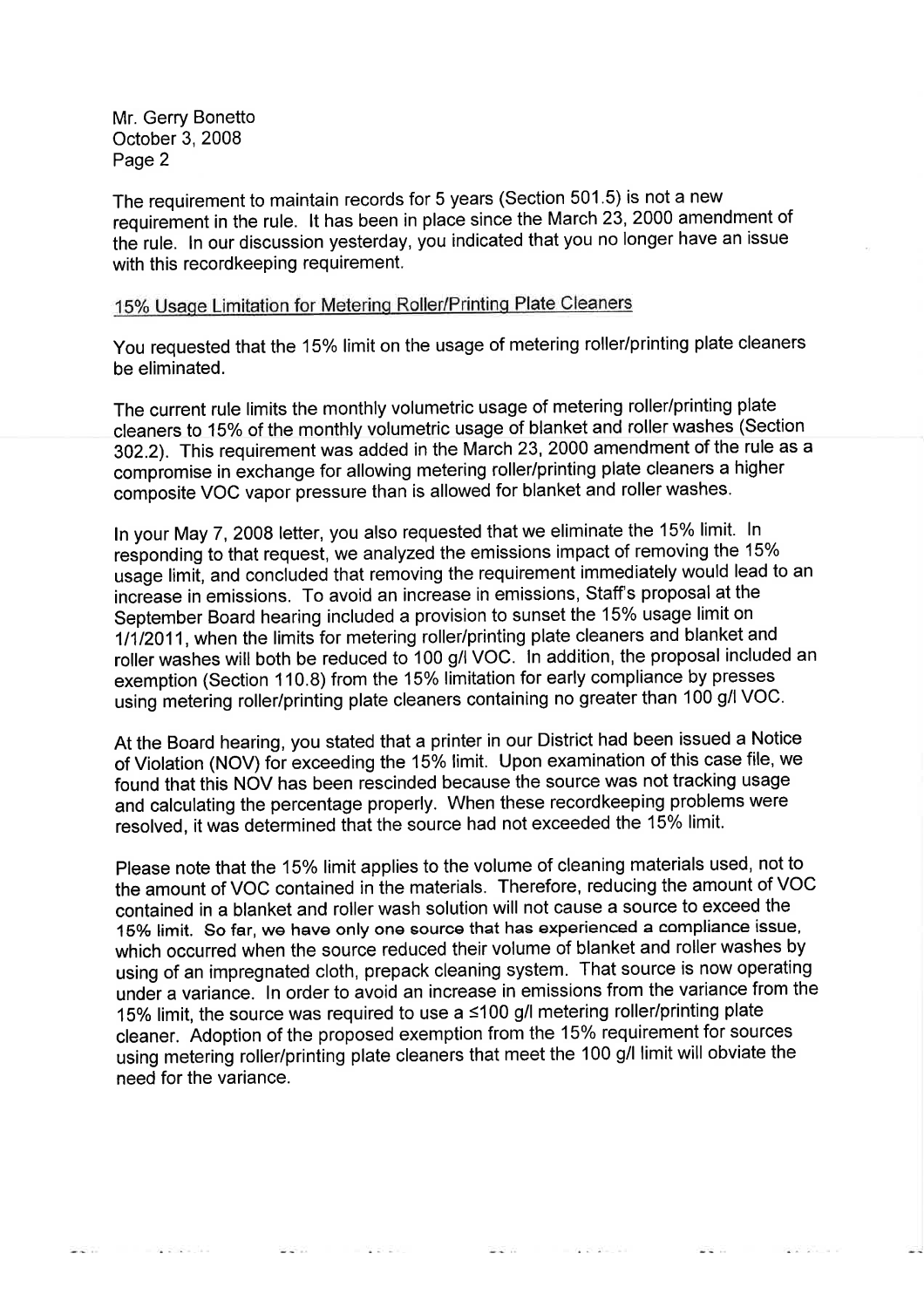Mr. Gerry Bonetto October 3, 2008 Page 3

During yesterday's call, we discussed whether current metering roller/printing plate cleaners can comply with the current requirements for blankets and roller washes (i.e., 300 g/l VOC or 10 mm Hg vapor pressure). You indicated that you would check on the availability of such products. We request that you also suggest an appropriate compliance timeframe for implementing these limits. If these limits are feasible, then we could consider requiring metering roller/printing plate cleaners to meet these limits, and sunset the 15% requirement concurrent with the new limits taking effect.

We look forward to hearing back from you about whether metering roller/printing plate cleaners can comply with a limit of 300 g/l VOC or 10 mm Hg vapor pressure. Please contact me at (916) 874-4851 if you would like to discuss any of these issues further. Thank you.

 $-1$ 

 $-1$ 

Sincerely,

Kevin / William

Kevin J. Williams. Ph.D. **Program Coordinator** 

Attachment

 $-1$ 

Park and

 $\sim$   $\sim$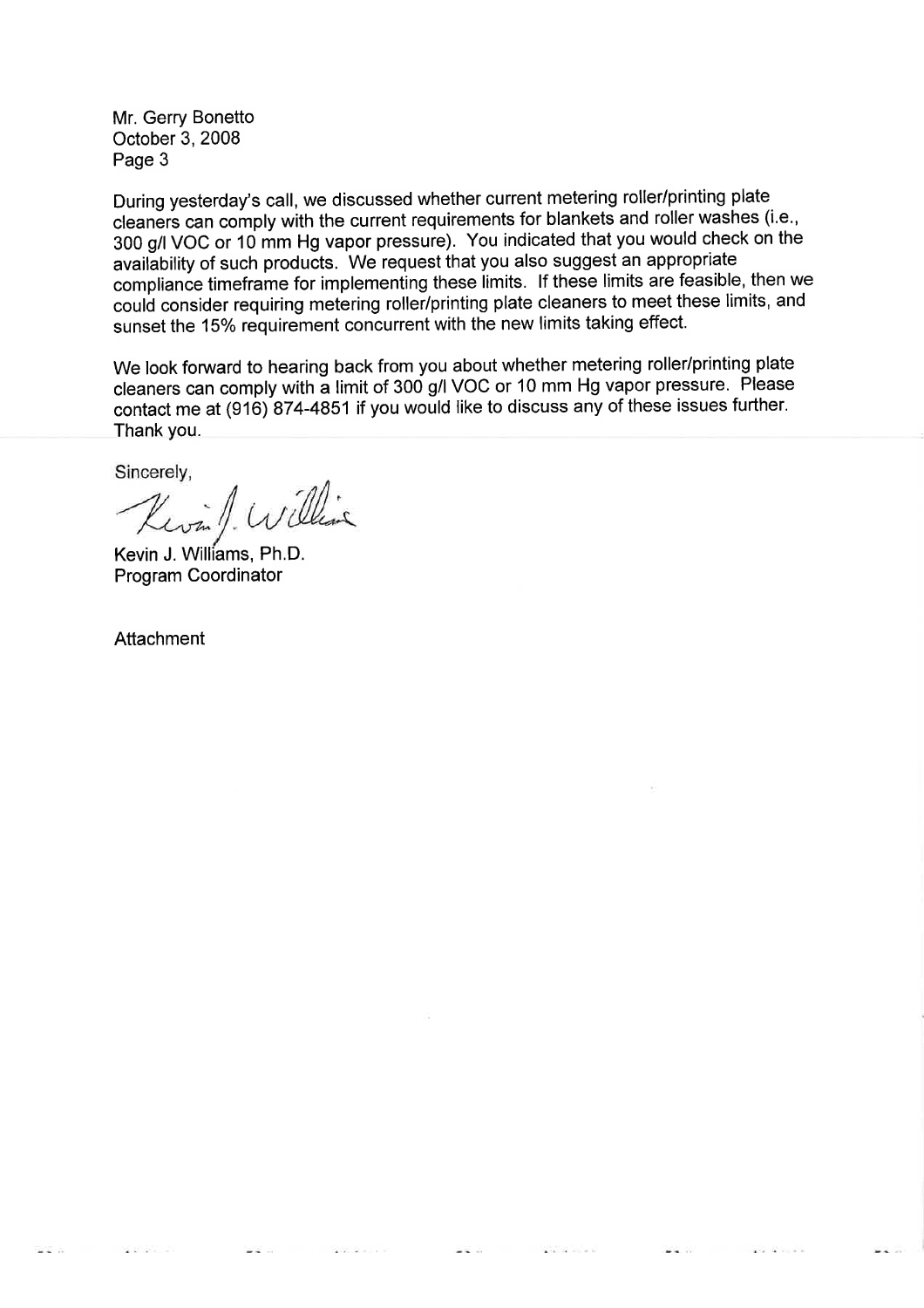## **Revised Proposed Rule Language**

- BLANKET AND ROLLER WASHES: Cleaning materials, which are used to remove the  $\vert$  204 printing inks, oils, and paper pieces from the blankets and rollers excluding metering rollers and printing plates.
	- METERING ROLLER: A roller to transfer and meter fountain solution to maintain 233 hydrophilic properties.
	- OTHER ON-PRESS COMPONENT: A part, component, or accessory of a press that is 239 cleaned while still being physically attached to the press, including dampening rollers fountains, impression cylinders, blankets, rollers, metering rollers and printing plates. Blankets, rollers, metering rollers, and printing plates shall not be considered as other onpress components.
	- REMOVABLE PRESS COMPONENT: A part, component, or accessory of a press that is 247 physically attached to the press but is disassembled and removed from the press prior to being cleaned. Rollers, blankets, metering rollers, dampening rollers, printing plates, fFountains, impression cylinders, blankets, rollers, metering rollers, and printing plates shall not be considered as removable press components.

| <b>Material Type</b>                                                                                                                                                                             | <b>Current Limits</b><br>(The specified limits remain in effect<br>until limits are replaced by limits listed<br>in subsequent columns.) |                          |                                                                                                                                   | <b>Effective</b><br>(one year<br>after date of<br>adoption)                            | <b>Effective</b><br>1/1/2011                                                                    |
|--------------------------------------------------------------------------------------------------------------------------------------------------------------------------------------------------|------------------------------------------------------------------------------------------------------------------------------------------|--------------------------|-----------------------------------------------------------------------------------------------------------------------------------|----------------------------------------------------------------------------------------|-------------------------------------------------------------------------------------------------|
|                                                                                                                                                                                                  | <b>VOC Content</b><br>g/l (lb/gal)<br><b>Including Water</b><br>and Exempt<br>Compounds                                                  |                          | <b>VOC</b><br>Composite<br>Partial<br><b>Pressure</b><br><b>Millimeters of</b><br>Mercury at 20<br>$^{\circ}$ C (68 $^{\circ}$ F) | <b>VOC</b><br>Content<br>q/l (lb/gal)<br>Including<br>Water and<br>Exempt<br>Compounds | <b>VOC</b><br>Content<br>$q/l$ (lb/gal)<br>Including<br><b>Water and</b><br>Exempt<br>Compounds |
| General (e.g., maintenance, repair,<br>solvent, wipe) Cleaning                                                                                                                                   | 72(0.60)                                                                                                                                 |                          |                                                                                                                                   | 25(0.21)                                                                               |                                                                                                 |
| <b>Application Equipment Cleaning</b>                                                                                                                                                            |                                                                                                                                          |                          |                                                                                                                                   |                                                                                        |                                                                                                 |
| General (not specifically listed below)                                                                                                                                                          | 100 (0.83)                                                                                                                               | <b>AND</b>               | 3                                                                                                                                 | 25 (0.21)                                                                              |                                                                                                 |
| Lithographic and Letter Press Printing                                                                                                                                                           |                                                                                                                                          |                          |                                                                                                                                   |                                                                                        |                                                                                                 |
| Newsprint substrates<br><b>On-Press Components</b><br><b>Blanket and Roller Washes</b><br><b>Metering Rollers/Printing Plates</b><br>All Other On-Press                                          | 300(2.5)<br>300(2.5)<br>100 (0.83)                                                                                                       | OR.<br>OR<br><b>AND</b>  | 10<br>25<br>3                                                                                                                     | 100 (0.83)<br>100 (0.83)<br>100 (0.83)                                                 |                                                                                                 |
| Components                                                                                                                                                                                       |                                                                                                                                          | <b>AND</b>               | 3                                                                                                                                 | 25(0.21)                                                                               |                                                                                                 |
| Removable Press Components<br>Substrates other than newsprint<br><b>On-Press Components</b><br><b>Blanket and Roller Washes</b><br><b>Metering Rollers/Printing Plates</b><br>All Other On-Press | 100 (0.83)<br>300(2.5)<br>300(2.5)<br>100 (0.83)                                                                                         | OR.<br>OR.<br><b>AND</b> | 10<br>25<br>3                                                                                                                     |                                                                                        | 100(0.83)<br>100 (0.83)<br>100 (0.83)                                                           |
| Components<br>Removable Press Components                                                                                                                                                         | 100 (0.83)                                                                                                                               | <b>AND</b>               | 3                                                                                                                                 | 25(0.21)                                                                               |                                                                                                 |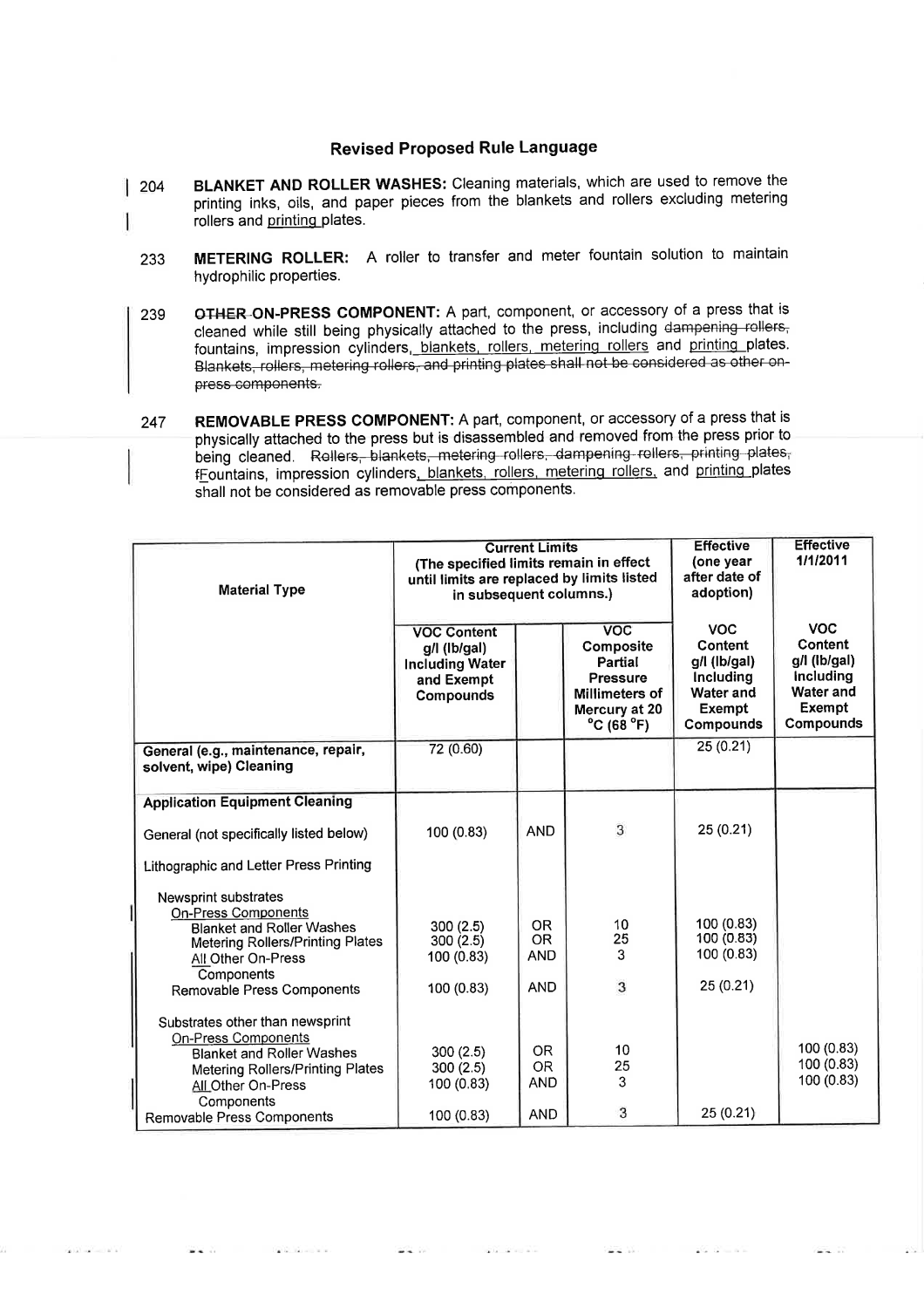# **Printing Industries of California**

5800 South Eastern Avenue, Suite 400 Los Angeles. CA 90040

Telephone: (323) 728-9500 Fax Number: (323) 724-2327

October 7, 2008

Kevin J. Williams, Ph.D. Program Coordinator Sacramento Metropolitan AQMD 777  $12^{th}$  Street,  $3^{rd}$  Floor Sacramento, CA 95814

Dear Mr. Williams:

I am responding to our telephone conversation yesterday regarding the three issues in proposed amended Rule 450 (Graphic Arts Operations) that I raised at the September 25, 2008, Board hearing and that you, other District staff and I discussed in conference calls on October 2 and October 6.

Let me summarize what I believe to be the agreement we have reached on the three issues.

### Recordkeeping

I testified before the hearing Board that other air districts, including the South Coast Air Quality Management District and San Joaquin Valley Air Pollution Control District, required records to be retained for three years, not five years as proposed in proposed amended Rule 450. I was wrong; both the South Coast and San Joaquin Valley have a five year record retention requirement. Accordingly, I will not oppose the five year record retention requirement in Rule 450, and will support this provision when the rule goes before the Board next month.

### Metering and Printing Plate Cleaner

I argued before the Board that the provision in the current Rule 450 and the proposed amended Rule 450 limiting the monthly usage of metering roller and printing plate cleanup to less than 15 percent (by volume) of the total monthly usage of roller and blanket wash was punitive for companies with presoaked cloth cleanup systems.

You indicated in our conversations that if a company utilized a metering roller and printing plate cleaner of no greater than 100 grams/liter (.83 lbs/gallon), the 15 percent provision would not apply.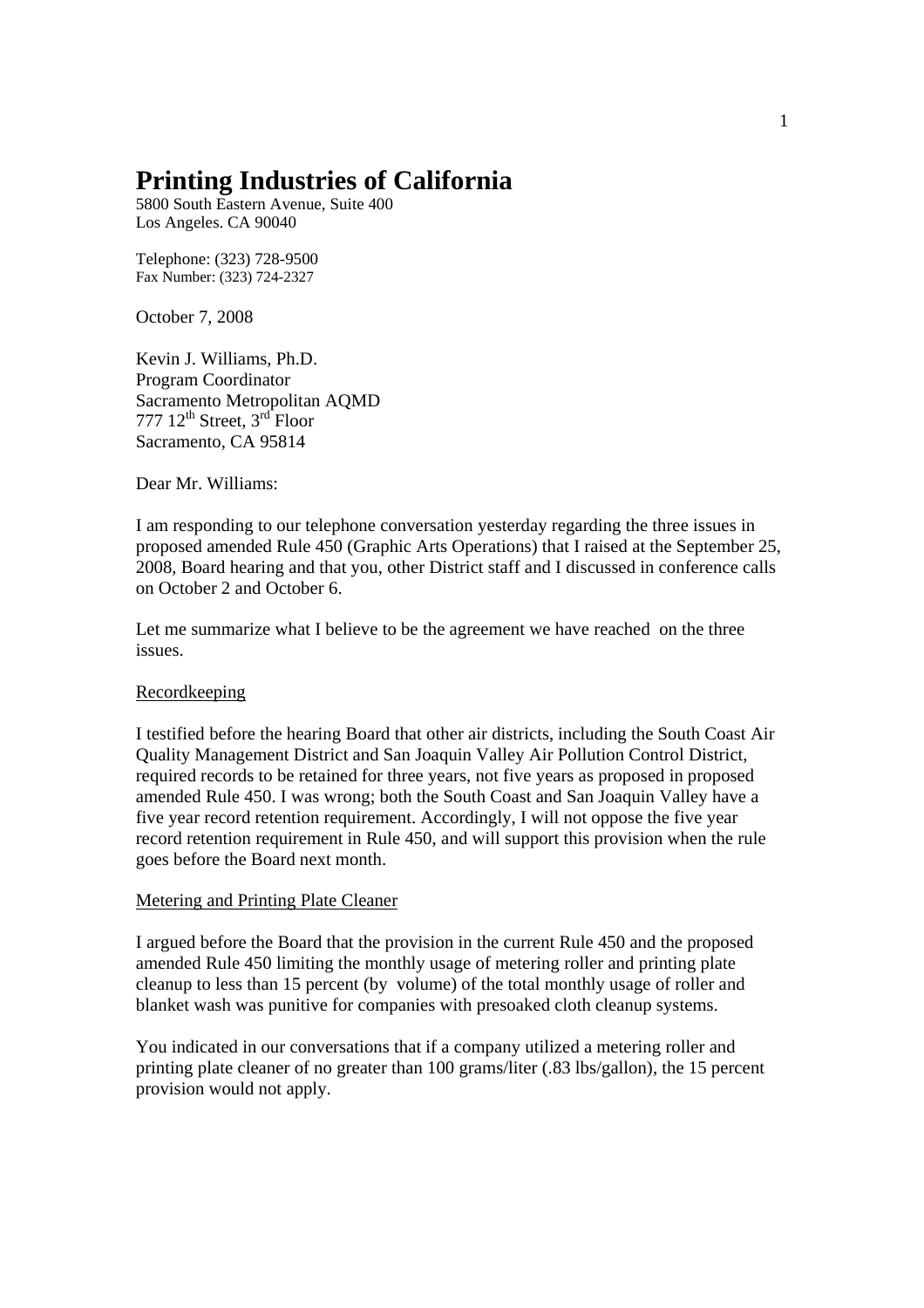I have inquired of the manufacturers and found that Printers Service (Prisco), MRC 85 and Allied Chemical, LV MRC 100 have solvents that meet this standard. Eight others manufacturers who responded said they didn't.

Since there seems to be at least two solvents that meet the less than 100 g/liter limit, with some trepidation, PIC will not oppose this provision in proposed amended Rule 450 when it comes before the Board in November.

Definitions of Blanket and Roller Wash, Other On-Press Components, and Removable Press Components

I have focused on these definitions in our discussions because the definitions have given rise to three different VOC content requirements for the cleanup of rollers and blankets (300 g/liter or 10mm@20°C), metering roller/printing plates (300 g/l or 25mm@20°C) and all other press components (100 g/liter and 3 mm@20°C).

Without again going into the excruciating detail of comparing the definitions of the South Coast, Bay Area, San Joaquin Valley, Yolo/Solano, I have asked that items in the first and third category be subsumed under the rubric "On-Press Components." The District is reluctant to do this and has proposed an alternative solution.

As I understand the proposal, the District has proposed a compromise solution. I have reproduced the last (page 4) from your emailed letter of October 3, 2008 and highlighted in deep red in the table the solution that I think you propose. It is as follows:

| Material                         | VOC.<br>$g/l$ (lbs/gal) | VOC Composite<br><b>Partial Vapor Pressure</b> |
|----------------------------------|-------------------------|------------------------------------------------|
| All other On-Press<br>Components | 300(2.5)                | 10                                             |

If you concur with the above summary, then PIC will support the rule as amended. If I have misunderstood your proposal, please let me know as soon as possible.

Thank you in advance for the consideration you may give my letter.

Sincerely,

JU Bout

Gerry Bonetto, Ph.D. Vice President Government Affairs